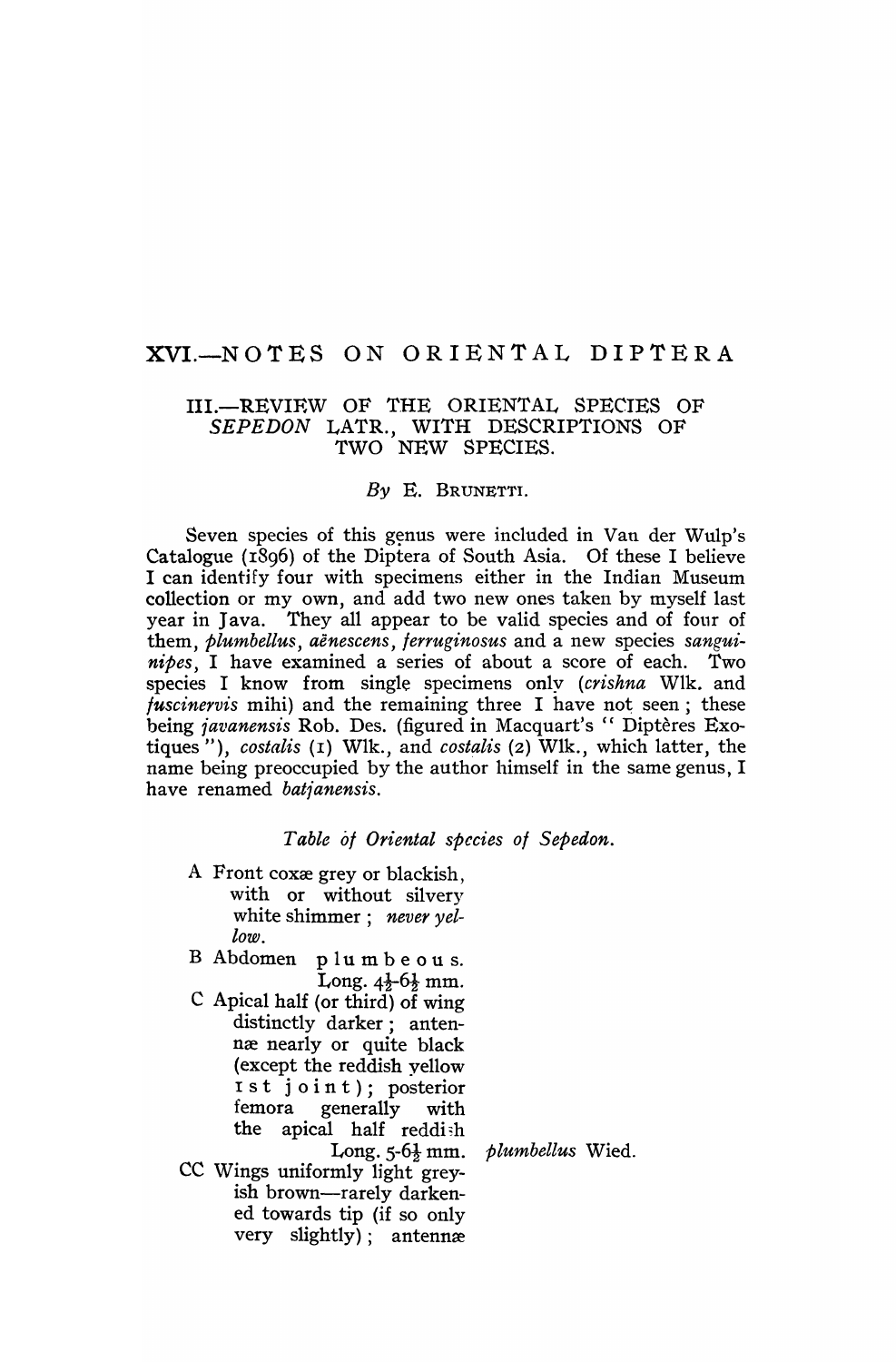brown, (sometimes darker at tip); posterior femora always uniformly tawny Long.  $4\frac{1}{2}$ -6 mm. BB Abdomen tawny or ferruginous Long. 6-10 mm. D Cinereous species; abdomen tawny; thorax with four indistinct lines Long. 9 mm. DD Ferruginous species; abdomen ferruginous; thorax with two indistinct lines Long. 10 mm. AA Front coxxe (generally *all* the coxxe) bright yellow or tawny (with little or no shimmer). E Thorax black or blackish. F Wings uniformly brownish; foup anterior tarsi in *d'*  enlarged Long. 7 mm. FF Wings not uniformly coloured; either apical part distinctly darker, or a suffusion along the veins; only the fore tarsi enlarged. G Apical part of wing distinctly darker Long. 7-8 mm. GG Wing suffused along the veins Long. 6 mm. EE Thorax ferruginous H Abdomen ferruginous Long. 5-7 mm. HH Abdomen plumbeous Long.  $7 \text{ mm}$ . *aenescens* Wied. *costalis* 'Vlk. *batianensis,* nom. nov. for *costalis* Wlk. (2) preocc. *1'avanensis* R. Des. *sanguinipes* Bru., sp. nov. *fuscinervis* Bru., sp. nov. *ferruginosus* Wied. *crishna* Wlk.

*S. plumbeltus* Wied·., 1830.

Ausser. Zweifl., ii, 577.

This species is fairly common in grass and weeds near water in and around Calcutta, probably occurring throughout Bengal. From Calcutta the Indian Museum possesses it showing dates from the end of January up to July. Dr. Annandale' collector took one 9 early in May this year at Dharampur (5,000 feet) in the Simla hills. It differs from its close ally *aenescens* Wied. in several minor but generally consistent characters. Firstly, the wing is nearly always *distinctly* darker towards the tip, the basal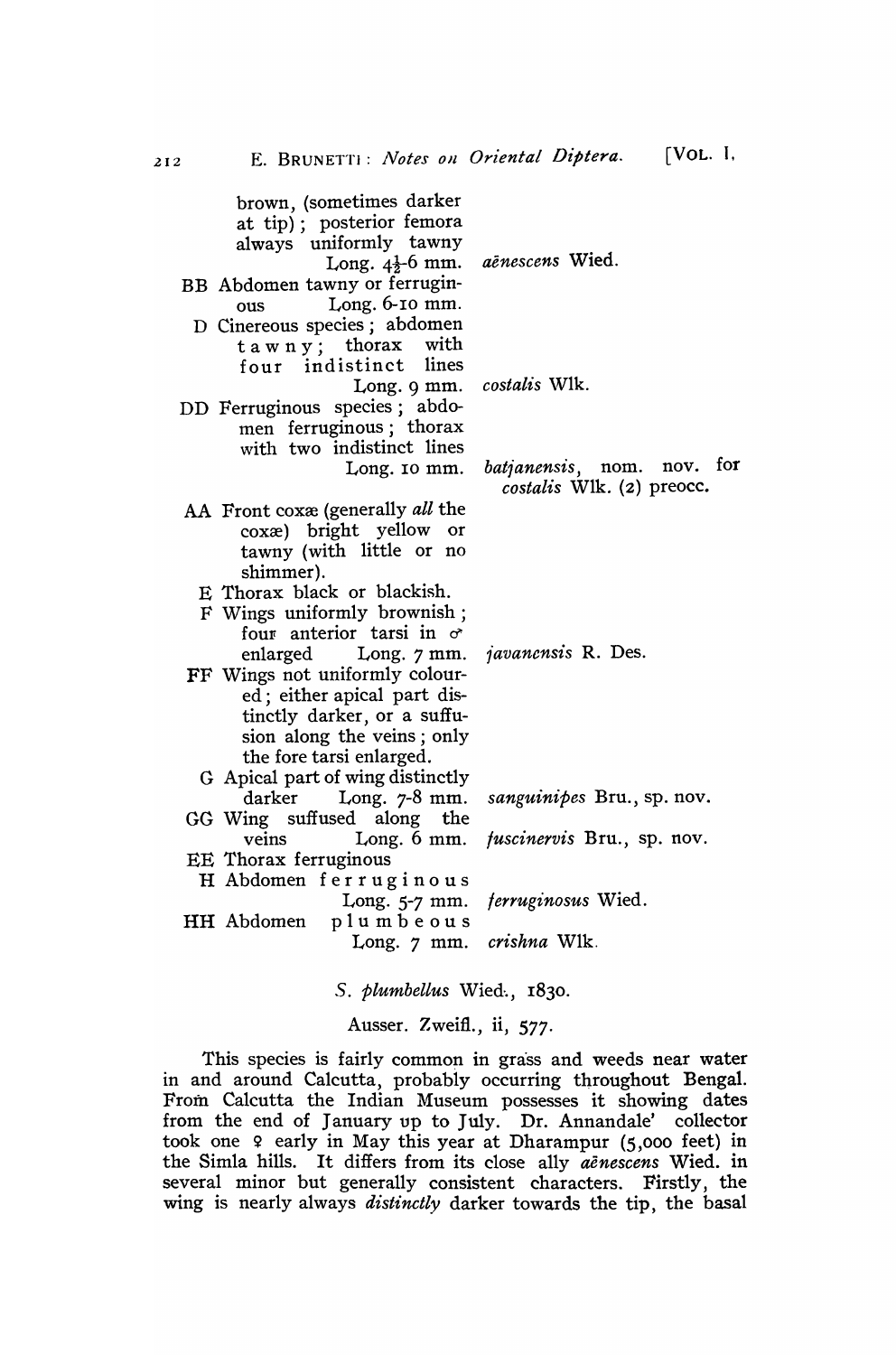half often being quite clear, whereas in *aenescens* it is uniformly pale brown and *never* clear at the base. The second distinguishing character is the antennæ, which are (exclusive of the reddish 1st joint) always black, or very nearly so, in this species, but much lighter, and brown, in *aenescens.* In *plumbellus* the posterior femora are often reddish on the apical half (in which case the base is generally paler yellow than the other legs), whereas in *aenescens*  they are *always uniformly brownish yellow,* and the tips never black, as is often the case in this species.

#### *S. aenescens* Wied., r830.

#### Ausser. Zweifl., ii, 579.

Although the author says wing with a brownish tip, enclosing the cross vein, I feel sure that I have correctly identified this species, and think Wiedemann's specimen must have been an abnormal one. In one or two specimens out of the series of sixteen in the Indian Museum collection, there is a *slight* darkening towards the tip, which is absent in most specimens. His description of the shining lead front, and the femora being distinctly mentioned as *not* red, and the extreme tip of the posterior femora *not* being black, lead me to suppose the Museum specimens are this species. Wiedemann's line as to the posterior femora being more or less brown towards the tip, applies to an occasional specimen, but the specific character is uniformly brownish yellow femora, quite different from the distinct *reddish* tinge on the apical half of many specimens of *plumbellus.* The Indian Museum series is from Bangalore, but I have two examples taken by myself at Shanghai on April r6th and May 6th, 1906. Wiedemann originally described both *plumbellus* and *aenescens* from China; probably both species, with *ferruginosus* Wied. and my new species *sanguinipes* are all distributed throughout the East generally.

### *S. costalis* WIk., r859.

### Proc. Linn. Soc. Lond., iii, 110.

Walker has described two species separately under this name, but neither has been seen by me. The author described the present species  $(\sigma)$  from the Aru Islands. I have had to place it and the next species in my analytical table according to the somewhat short descriptions supplied. Thus I have assumed by " abdomen and legs tawny" that the coxxe are tawny also. That they are" good species I have no doubt, from the four spots on the face and frons. Both species seem to possess this number, whereas in *ferruginosus* Wied. and *crishna* Wlk., the only others bearing spots on the face, there are only two, and in *crishna* the mark is a small streak, not a "dot" as Walker terms it. In size, too, both this and the following species exceed their allies by two to three millimetres.

 $1907.$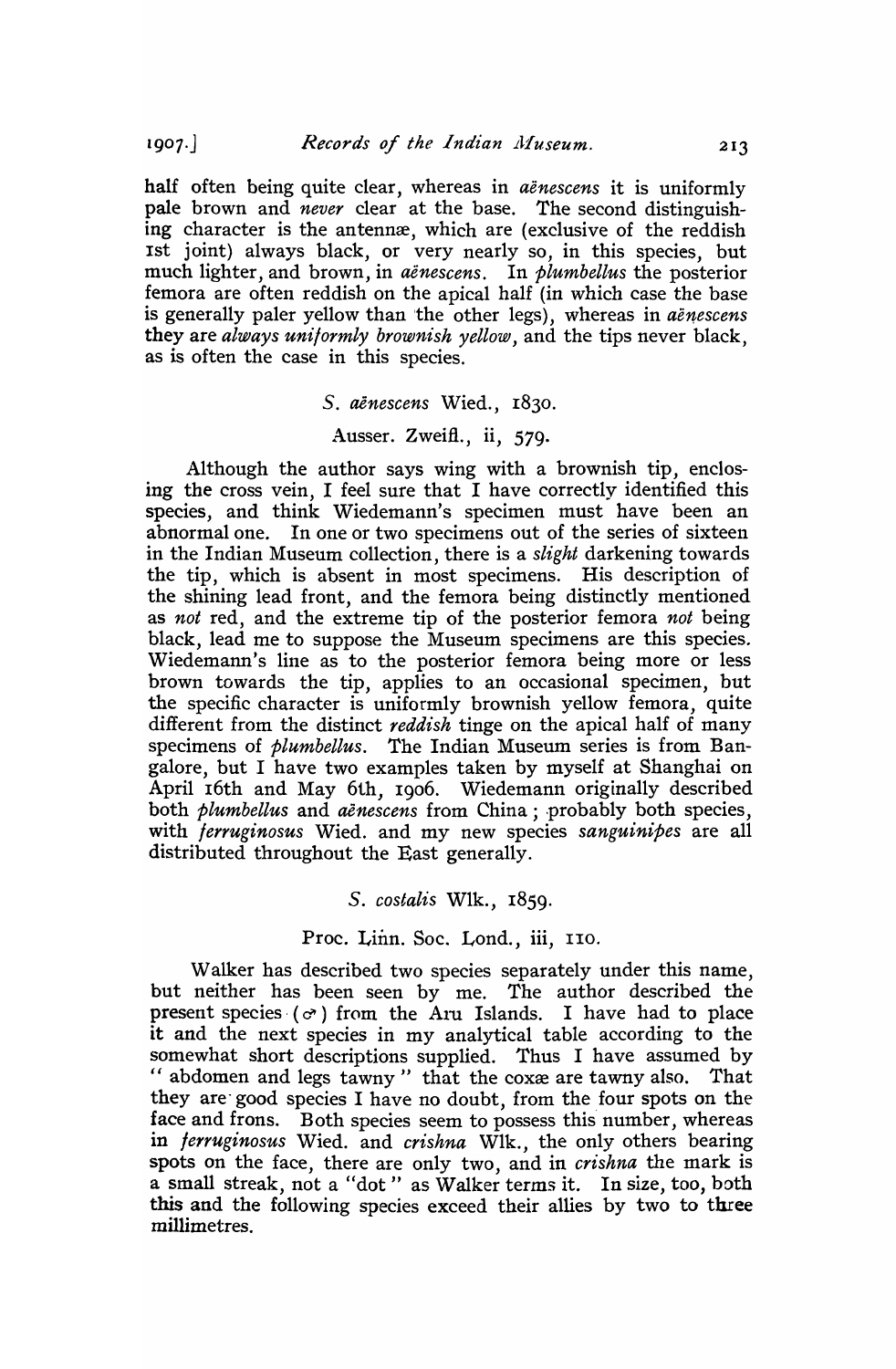### S. batjanensis, nom. nov.

### Nom. nov. for S. *costalis* Wlk. {1861} preoccupied

### Proc. Linn. Soc. Lond., v, 29<sup>I</sup> .

Walker's second species under the name of *costalis* was described from Batjan, and appears quite distinct. The author calls it "ferruginous" as differing from "cinereous" under which term he described his Aru Islands species. The type is a  $\sigma$  I fail to understand Walker's remark  $\lq\lq$  allied to S.  $\it duplicans,''$  not being able to trace any such species. Immediately following his description of S. *costalis* (1) is a new species of his, *Lauxania duplicans,* which he could hardly confuse, or compare with a *Sepedon.*  I presume his "hind femora denticulated" (in his Aru Islands species) refers to the row of spines present in all the species.

*S. javanensis* R. Des., 1830.

Essai sur les Myodaires, 677.

## Figured in Macquart's Dipt. Exot., ii, pt. 3, pI. xxiv, 2, *za, 2b.*

(Syn.) S. javana, Macq., *lac. cit.,* ii, pt. 3~ I77.

This species must be allied to my *sanguinipes.* From Macquart's plate, the wings appear to be uniformly coloured, whereas in my new species *sanguinipes*, they are quite distinctly darker towards the tip, and yellowish towards the costa.

Moreover Macquart mentions that the *lour* anterior tarsi are enlarged in the  $\sigma$ , whereas in all the examples of *sanguinipes* that I have examined, this enlargement is confined to the fore pair only. The longish hair below the four anterior tarsi, which Macquart mentions and figures as an additional or overlooked character of the species, is replaced in *sanguinipes* by the ordinary short pubescence common to all the species. As regards the dilatation of the fore tarsi. I find this is also the case in *ferruginosus* Wied.  $\sigma$ ; in both sexes in *sanguinipes*; and likewise in the single example of *crishna* Wlk. that I have seen, which is a 9; so that the character appears to be common to several species in the genus, and not confined to the  $\sigma$  sex. In fact Macquart in his supp. iii, pt. 3, p. 219, to his previously mentioned work mentions a 9 *javanensis*  R. Des. with enlarged anterior tarsi. Again, Macquart's figure shows the posterior femora of uniform colour, whereas in my species the contrast is strikingly distinct between the bright yellow and brilliant red, with the extreme tip distinctly black; none of which characters appear in Macquart's figure. Moreover mine is a larger species, and lastly, Macquart shows the thorax rather lighter than the abdomen, with two very distinct black stripes, whereas in *sanguinipes,* the thorax is unicolorous blackish with the abdomen, and (when present) the two dorsal darker stripes are very indistinct.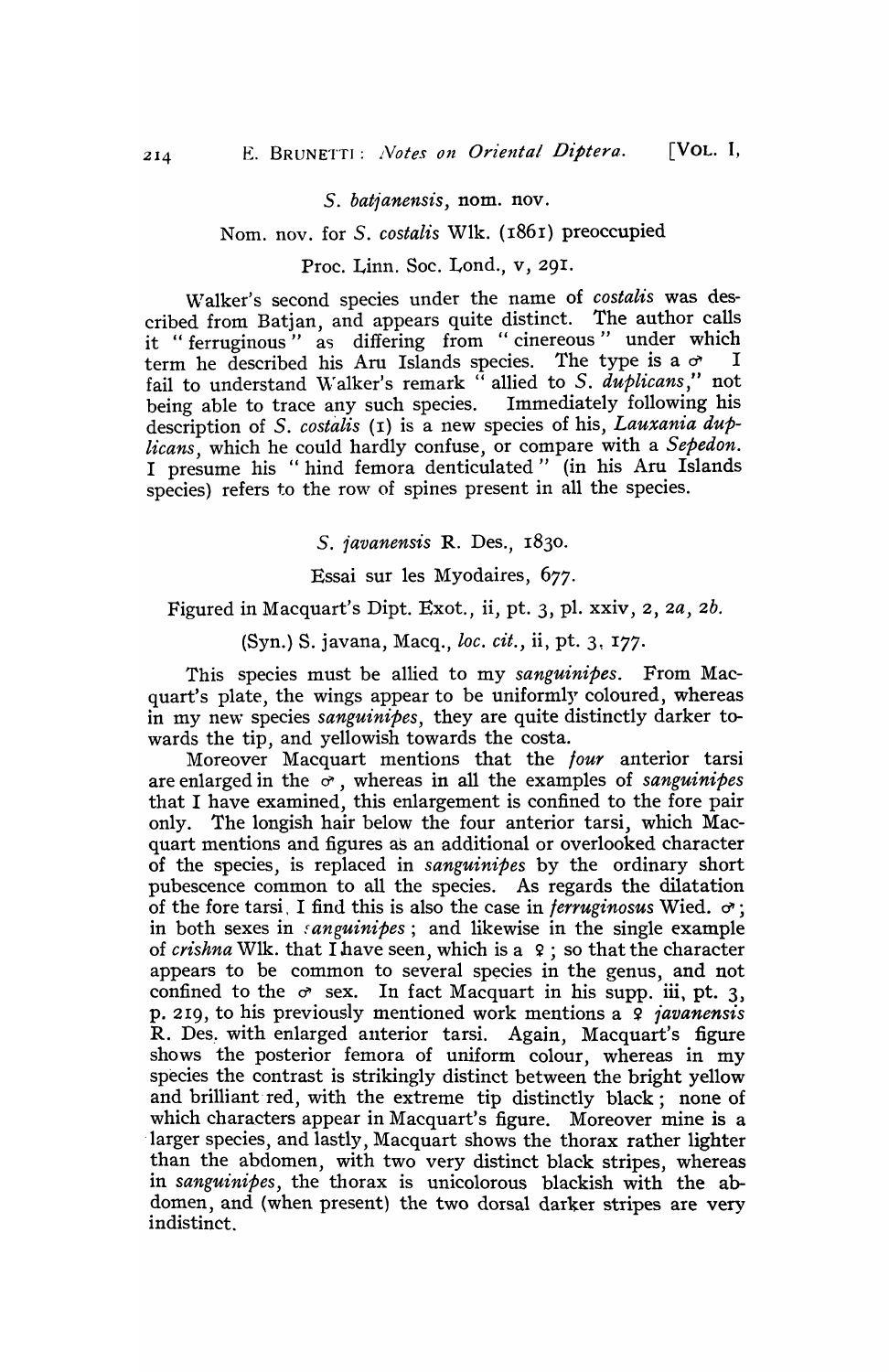#### *S. sanguinipes* mihi, sp. nov.

### $\sigma$  ? , Scerabaya, Java, long. 7-8 mm.

Frons depressed, yellow, becoming brownish above, and nearly black on vertex, with a silvery leaden reflection seen from behind. Face below antennæ bright yellow, unmarked, cheeks a little darker; antennæ, 1st joint reddish yellow, bare; 2nd joint black, with short stiff hairs; 3rd black, slightly pale at base on upper side, with dorsal white arista. Proboscis yellowish brown with a few hairs. Thorax dull black, dorsum smooth and bare; lower part of sides with silvery leaden reflections seen from behind. Abdomen blackish leaden, sometimes with brownish reflections; bare, a few short hairs at tip. Legs, fore coxæ yellow, four posterior coxxe yellowish brown, all the coxxe in certain lights showing silvery white reflections: fore femora red, with black tips; middle femora generally all reddish, but sometimes' yellowish for a greater or less part from the base, tips black; posterior femora, basal two-fifths bright yellow, the rest brilliant red, tip black; fore tibiæ dark brown or black; four posterior tibiæ variable, brown, reddish brown or blackish; tarsi dark brown or black; the fore pair distinctly wider than the middle and posterior pairs in both sexes. Wings grey, blackish towards tip, and slightly yellowish on anterior margin; halteres yellowish white. Described from about 30 specimens in the Indian Museum collection (where the type  $\sigma$  and 9 are deposited) and my own.

With the exception of one  $9$  taken near Calcutta, May 27th, 1907, in the Indian Museum, all the examples referred to were collected by me in the East and they record the following data: Sœrabaya, Java, 16th to 25th July, 1906 (in woods); Rangoon (about) February 9th, 1906; Hong-Kong, 5th March, 1906; and Calcutta, 22nd January, 1907 (in grass near ponds).

### *S. juscinervis* mihi, sp. nov.

<sup>~</sup>, Srerabaya, Java, long. 6 mm. The single example of this species was taken by me in company with the preceding, July 25th, 1906.

It varies by the wings being. pale grey; without any yellowish colour on the anterior part; with the three longitudinal veins widely suffused from the discal vein to the wing border. Although I have only seen this one specimen, the wing suffusions appear to make it quite a distinct species. In all other respects it agrees with *sanguinipes.* In my collection.

### s. *jerruginosus* Wied., 183<sup>0</sup> .

# Ausser. Zweifl., ii, 577.

A common species in Calcutta and Rangoon, probably extending over a considerable area in this region. Its uniformly light